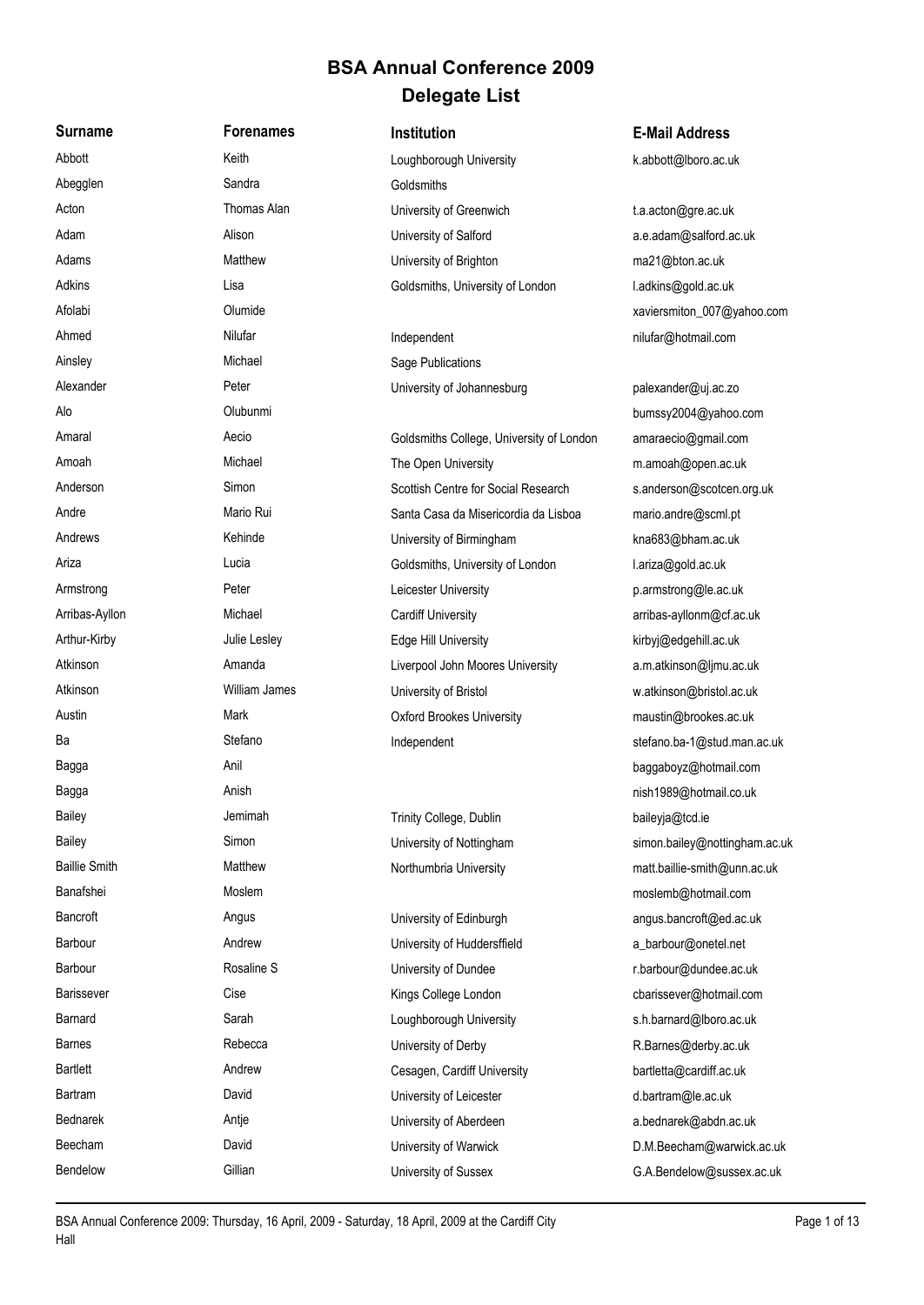**Surname Forenames Institution E-Mail Address** Bevan **Bevan** Philippa **Philippa** particle is the value of the value of the value of the value of the value of the value of the value of the value of the value of the value of the value of the value of the value of the val Blackburn **Robert M** Robert M **rmb1@cam.ac.uk** Bowler **Karen** Karen The Policy Press Calvo **Nagore** Nagore **Lancaster University** 

Bennett Matthew Matthew Nuffield College, The University of Oxford matthew.bennett@nuffield.ox.ac.uk Bennion **Alice** Alice The Open University a.bennion@open.ac.uk Best **Imperial College London** networks and the Sesten and Nicky Imperial College London networks and the sesten in

Bhandari Lekh Nath National Vigilance Center Nepal banjais@hotmail.com Bhatt Chetan Chetan Goldsmiths, University of London c.bhatt@gold.ac.uk Bhatti Mark Mark University of Brighton M.Bhatti@brighton.ac.uk Bhopal Kalwant Kalwant University of Southampton K.Bhopal@soton.ac.uk Black Toban Toban Toban The University of Western Ontario t.black2@nwo.ca

Blaikie **Andrew Andrew University of Aberdeen** a.blaikie@abdn.ac.uk Blakely **Example 20** Helen Cardiff University **Cardiff University** blakelyh@cf.ac.uk Bloor Michael Michael Cardiff University m.bloor@lbss.gla.ac.uk Bolfek-Radovani Jasmina Jasmina Goldsmiths, University of London j.radovani@gold.ac.uk

Bornat **Solution Community** Joanna Copen University **Community** i.bornat@open.ac.uk Bovill **Example 2.** Helen Helen Helen University of the West of England helen2.bovill@uwe.ac.uk Bowes-Catton **Exercise Helen** Helen **Comes-Catton Helenbowescatton** Helenbowescatton and Helenbowescatton and Helen Boxall **Example 2** Kathy Christen Boxall Christen Hathy.boxall@sheffield.ac.uk Bracher **Mike** Mike University of Southampton mb5v07@soton.ac.uk Bradley **Harriet Harriet** Bristol University **Example 20 and Example 20 and Example 20** and the Bristol.ac.uk Breen Jessica Jessica Trinity College Dublin and a gibreen@tcd.ie Brewer **School School University of Aberdeen** and Disease intervention and the University of Aberdeen and The School is a Librewer@abdn.ac.uk Britton Madia Joanne University of Sheffield networkship n.j.britton@sheffield.ac.uk Bröer Christian Christian University of Amsterdam c.broer@uva.nl Brown **Andy R** Andy R Bath Spa University **Brown Andy R** Bath Spa University **Account Account Account** Bath Spa University **Account Account Account** Bath Spa University **Account Account Account Account Account Account Acco** Brown **Phillip Phillip Cardiff University** Cardiff University brownp1@cardiff.ac.uk Brownlie Julie Julie Chromateur University of Stirling in the brownlie@stir.ac.uk Bullen **Independent independent** Jennifer **independent** independent independent independent by the pullec@essex.ac.uk Burdsey **Daniel Daniel Community of Brighton** University of Brighton accuration accuration accuration accuration.ac.uk Burgess **Martin John Cornwall College** martin.burgess@cbs.ac.uk Burgess **Stephen Cardiff University** Cardiff University **Cardiff University** burgesss@cardiff.ac.uk Burnett Judith Judith University of East London judith.burnett@hotmail.co.uk Butler Catherine Catherine Cardiff University Cardiff University butlercc1@cardiff.ac.uk Byrne **Byrne** David David Durham University **Durham University** dave.byrne@durham.ac.uk Bytheway Bill Bill The Open University and the W.r.bytheway@open.ac.uk Canning Victoria Victoria Liverpool John Moores University v.canning@limu.ac.uk Cannon and Bob Bob University of East London and T.j.cannon@uel.ac.uk Cappel Cecilia Cecilia Kingston University Cappel Cappel Cappel Cappel Cappel Cappel Cappel Cecilia

Bhambra **Gurminder Kaur** University of Warwick Gurminder Kaur University of Warwick Bonney **Norman Leonard** Norman Leonard norman.bonney@blueyonder.co.uk Bookman Sonia Sonia University of Manitoba bookman@cc.ymanitoba.ca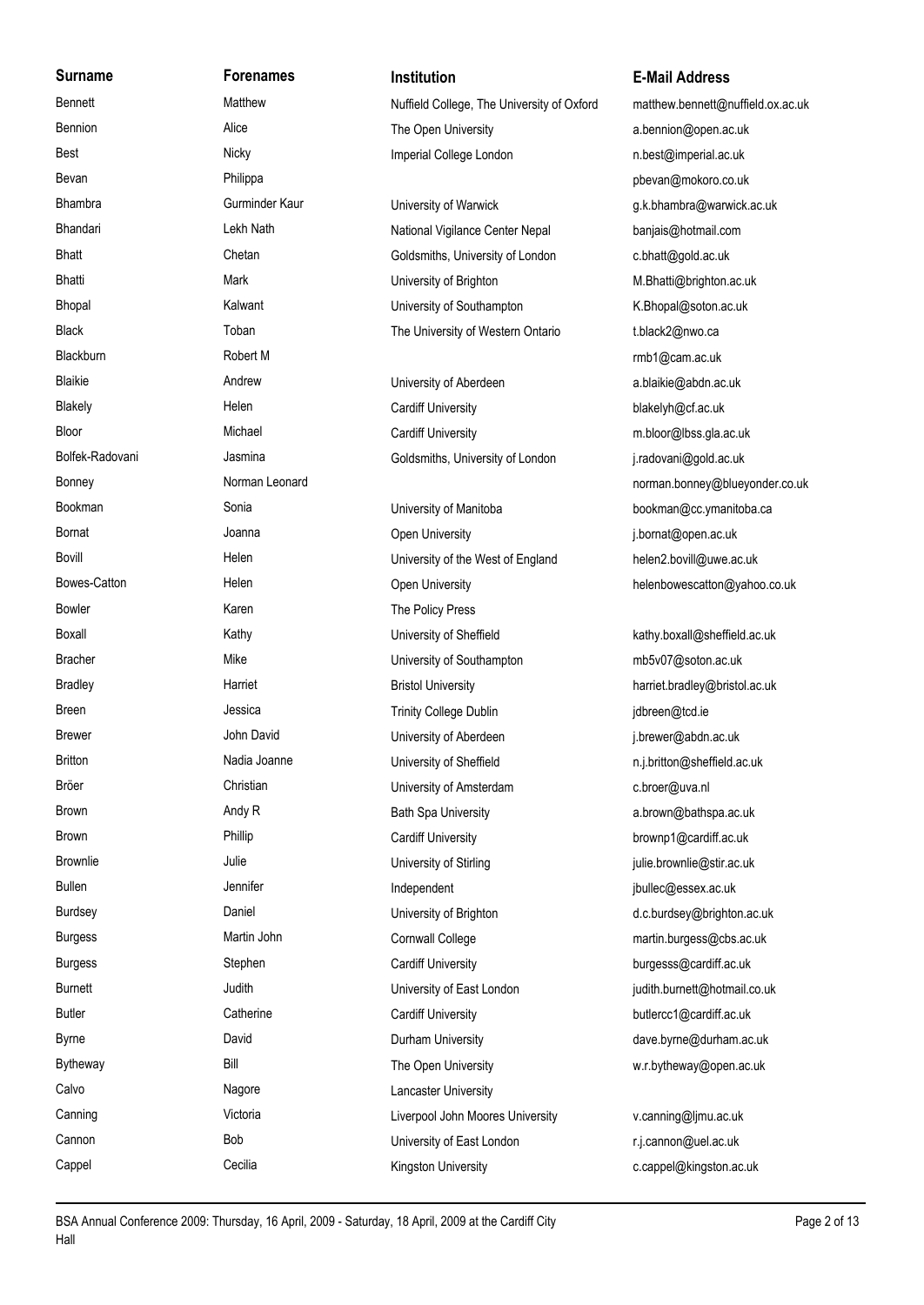Cappleman-Morgan Julie Frances Birmingham City University Carter Elisabeth University of Essex ekcart@essex.ac.uk Carter **Carter** Julia Julia **Carter** Julia **University of York** in the University of York carter and the University of York carter and the University of York carter and the University of York carter and the University of Y Carter **S** Carter Robert S Content Content Carter Content Carter Content Carter Content Content Content Content Content Content Content Content Content Content Content Content Content Content Content Content Content Conten Carter Thomas Thomas University of Brighton t.f.carter@brighton.ac.uk Case Shephen Independent states Shephen Shephen Supersection of the Supersection of the Supersection Schedule Casey **Emma Helen** Kingston University **Example 20 and Casey** e.casey@kingston.ac.uk Caswell Glenys Glenys University of Aberdeen and Caswell@abdn.ac.uk Catto **Rebecca** Rebecca **University of Exeter Rebecca University of Exeter Research Research Research Research Research Research Research Research Research Research Research Research Research Research Research Resear** Cederberg Maja Helena Oxford Brookes University mcederberg@brookes.ac.uk Chambers **Paul R** Paul R University of Glamorgan pchamber@glam.ac.uk Chan Chris Chris Hong Kong Polytechnic University sskcchan@polyu.edu.kh Chan Tak Wing University of Oxford tw.chan@sociology.ox.ac.uk Chang The Chang Yunghan Institute for Social Change, Manchester clara40white@gmail.com

Chen **Meng Weng University of Manchester** metal metal metal metal of Manchester metal metal metal metal metal of Cherry Scott Scott Loughborogh University s.cherry@lboro.ac.uk Chimienti Milena Milena City University London milena.chimienti.1@city.ac.uk Chinnappan **Aruna** Aruna **Pondicherry University India** caruna\_lect@yahoo.co.in Chung Chung Heejung Heeiung University of Amsterdam h.chung@uvt.nl Churchill **Example Helen** Helen Liverpool John Moores University h.churchill@ljmu.ac.uk Cieslik Mark John Mark John University of Northumbria mark.cieslik@NTU.ac.uk Cobb Fiona University of East London fionacobb@hotmail.co.uk Coffey Coffey Amanda Jane Cardiff University Cardiff Coffey Cardiff.ac.uk Cole Matthew D D Cardiff University Cole ColeM5@cardiff.ac.uk Collins **Kerry Kerry British Sociological Association** kerry.collins@britsoc.org.uk Coomber Ross Ross University of Plymouth ross.coomber@plymouth.ac.uk Cooper **Barry Barry Barry Barry Barry Barry Barry** Burham University **Barry Barry.cooper@dur.ac.uk** Costa Costa Graca Graca Santa Casa da Misericordia de Lisboa graca.costa@scml.pt Coughlin Coughlin Annika Annika University of Bedfordshire annika.coughlin@gmail.com Coulton **Coulton** Jerry **Jerry Coulton** University of Salford **Guide Coulton** i.a.coulton@pgr.salford.ac.uk Courtney **Richard** Richard University of Leicester clancy.spangle@googlemail.com Cowan Coliver Cowan Cardiff University Cardiff University Cowano Cotacuk Coy Coy Madeline Jane London Metropolitan University m.coy@londonmet.ac.uk Crinson **Iain** Iain St Georges, University of London icrinson@sgul.ac.uk Crow Graham Paul University of Southampton G.P.Crow@soton.ac.uk Curato Curato Curato Nicole Nicole University of Birmingham nicole.curato@gmail.com

Curtis Church University Helen Canterbury Christ Church University hc72@canterbury.ac.uk Daneski Katharine Ann Swansea University Swansea K.a.daneski@swansea.ac.uk Danforth Alison Alison British Sociological Association alison.danforth@britsoc.org.uk Dart **Constant Accord Jonathan** Leeds Trinity and All Saints **J.dart@leedstrinity.ac.uk** 

## **Surname Forenames Institution E-Mail Address**

Chatterjee Kausik kausik.chatterjee1@gmail.com Chatterjee Smita Smita smitachatt@gmail.com

Crowley Suzanne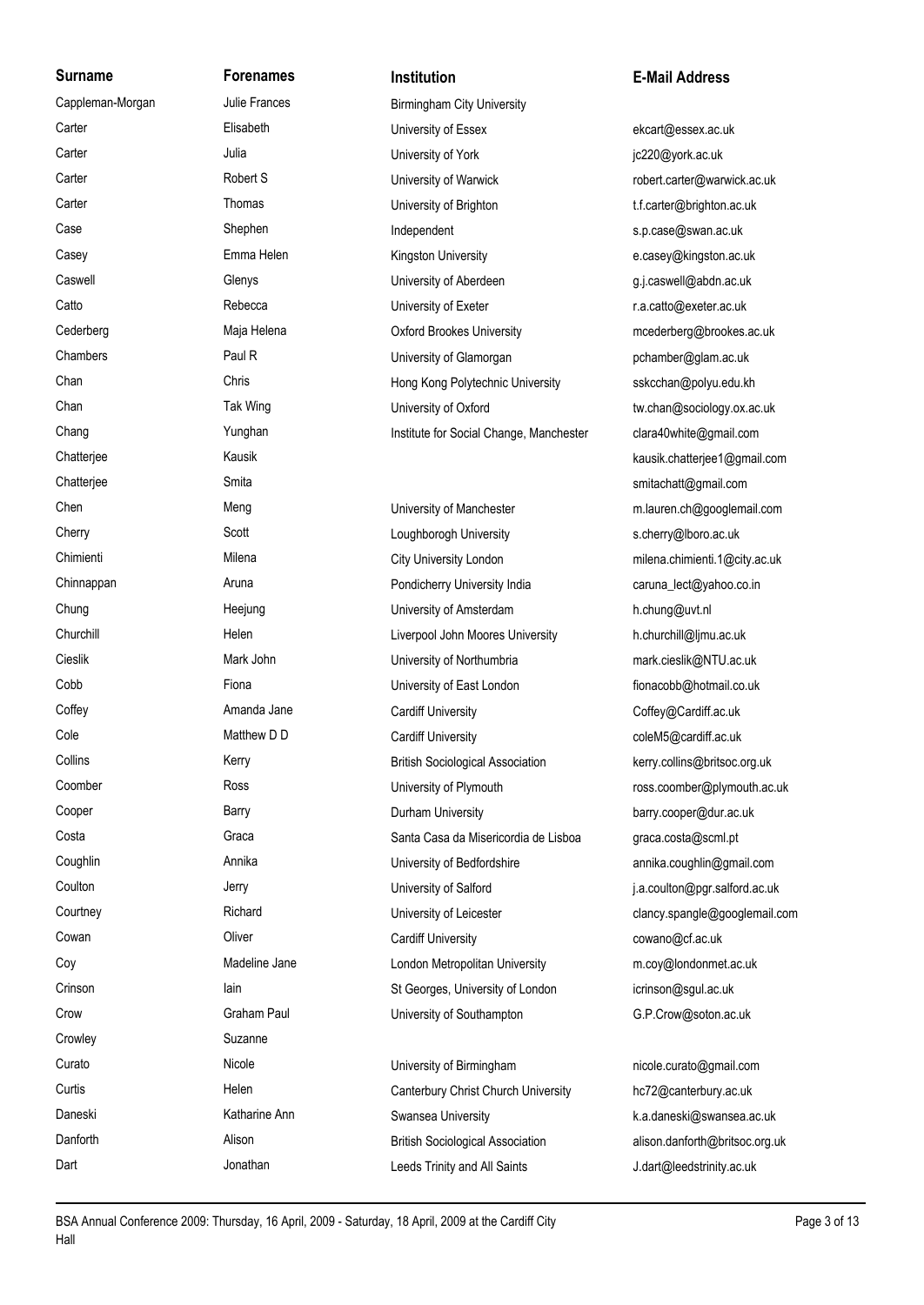**Surname Forenames Institution E-Mail Address** Davey **Cayna** Gayna University of Southampton and gg1@soton.ac.uk Davis Howard Bangor University H.H.Davis@bangor.ac.uk Dawson Matt Matt Matt Independent metal media metal metal metal metal metal metal metal metal metal metal metal De Sousa Santos Boaventura University of Coimbra and University of bsantos@ces.uc.pt DeHanas Daniel Nilsson University of North Carolina at Chapel Hill dehanas@email.unc.edu Den Besten Olga University of Northampton ol.nikitina@gmail.com Deriu **Fiorenza** Fiorenza **Bilang Community of Rome "La Sapienza"** fiorenza.deriu@uniroma1.it Dermott Esther University of Bristol Esther.Dermott@bristol.ac.uk Dewan Indra Indra Indra University of East London indradewan@yahoo.com Dicks Bella Clare Cardiff University Cardiff University dicksb@Cardiff.ac.uk Dinnie Elizabeth University of Aberdeen l.dinnie@abdn.ac.uk Doidge Mark Mark University of Exeter metal md240@exeter.ac.uk Dominguez Rubio Fernando Fernando The Open University F.d.rubio@open.ac.uk Donovan Catherine Catherine University of Sunderland Catherine.donovan@sunderland.ac.uk Dowling Sally Sally University of the West of England Sally2.Dowling@uwe.ac.uk Durant Curant Lesley Curant University of Surrey Curant Letterant Museum Curant Curant Curant Curant Curant Curant Curant Curant Curant Curant Curant Curant Curant Curant Curant Curant Curant Curant Curant Curant Curant Cu Edwards Adam Cardiff University edwardsa2@cf.ac.uk Ehrhardt David University of Oxford david.ehrhardt@sant.ox.ac.uk Elderfield **Alison** Alison Cardifff University alison.elderfield@gmail.com Elder-Vass Dave University of Essex d.eldervass@ntlworld.com Elley Sharon Tracy University of Leeds stelley@leeds.ac.uk Ellis Julie University of Sheffield j.c.ellis@sheffield.ac.uk Elliston Phoebe pheebs@hotmail.co.uk Elmoudden Sanae St Johns University saelmoudden@gmail.com Elsenbroich Corinna University of Surrey c.elsenbroich@surrey.ac.uk Elverdam Beth University of Southern Denmark belverdam@health.sdu.dk Emmel Nicolas Nicolas University of Leeds n.d.emmel@leeds.ac.uk Engelbert Jiska Jiska Erasmus University Rotterdam engelbert@fhk.eur.nl Erickson Mark Mark University of Brighton merickson@brighton.ac.uk Esau Simone Simone Centre for Research on Science and simone@sun.ac.za Evans **Example 20** Adrian Bruce **Cardiff University Cardiff University** evansa18@cardiff.ac.uk Evans **Example 23** Adrienne Matrienne Matrice University of Bath and the example are 23@bath.ac.uk Evans Sarah Sarah The British Library Sarah.Evans@bl.uk Faire Sian Sian Cardiff University Farrar Max Max Leeds Metropolitan University M.Farrar@leedsmet.ac.uk Finger **Anja** Anja **Angelerical Constructs** University of Erfurt **Angeleric Angeleric Angeleric Angeleric Angeleric Angeleric Angeleric Angeleric Angeleric Angeleric Angeleric Angeleric Angeleric Angeleric Angeleric Angele** Finn **Example 2** Kirsty Louise **Network Communist Communist Communist Communist Communist Communist Communist Communist Communist Communist Communist Communist Communist Communist Communist Communist Communist Communist Co** Fish Jonathan S University of Birmingham j.s.fish@bham.ac.uk Foley **Anne** Anne Cardiff University **Cardiff University Foleya1@cardiff.ac.uk** Foleya1@cardiff.ac.uk Forchtner Bernhard Lancaster University b.forchtner@lancaster.ac.uk Forrester-Jones **Rachel Rachel Tizard Centre, School of Sociology** r.v.e.forrester-jones@kent.ac.uk Franchi Marina Gender Institute - LSE m.franchi@lse.ac.uk

Wisconsin **Technology**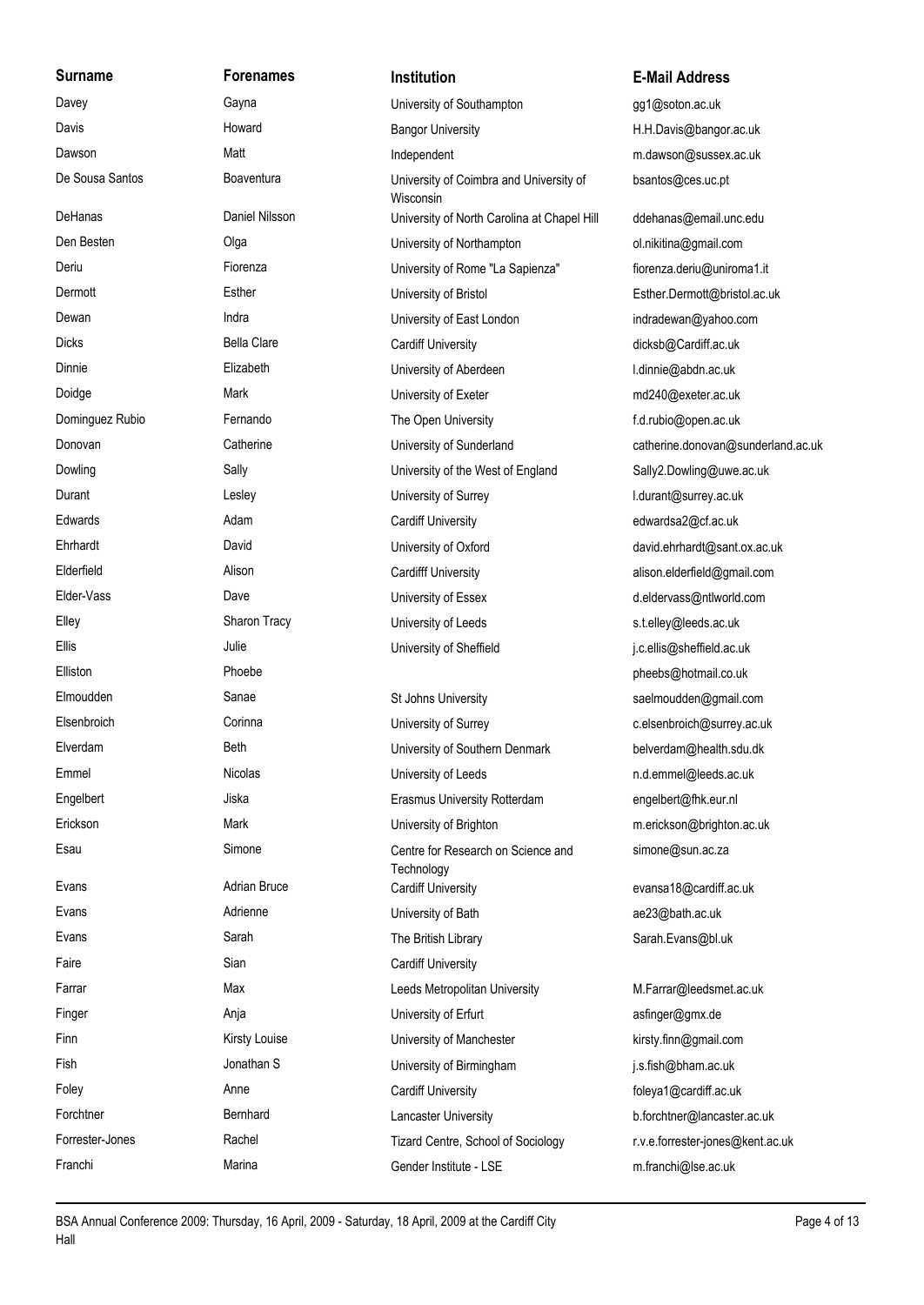**Surname Forenames Institution E-Mail Address** Glover Jane Louise Jane Louise Loughborough University i.l.glover@lboro.ac.uk Grace Anne Graham **Mekada** Mekada University of Oklahama mgraham@on.edu Higgins Gareth Iain Hill **Hill** Rosemary **Rosemary Serversity of York** The University of York rlh504@york.ac.uk

Frers Lars Lars Lars University of Oslo lars frers@fu-berlin.de Fuentes Anne Oxford University asyfuentes@gmail.com Furukawa Chie University if Illinois ctanaka@illinois.edu Gabb Jacqui Jacqui The Open University Jacquies i.a.gabb@open.ac.uk Gauntlett **David** David University of Westminster david@theory.org.uk Gifford Christopher University of Huddersfield c.g.gifford@hud.ac.uk Gilbert **Katie** Katie Katie Routledge Katie.gilbert@tandf.co.uk Gillan **Communists** Lin Communist Communist Communist Communist Communist Communist Communist Communist Communist Communist Communist Communist Communist Communist Communist Communist Communist Communist Communist Communis Gilleard Christopher John South West London cgilleard@aol.com Gillion Lauren Pearson lauren.gillion@pearson.com Gislason **Maya** Maya University of Sussex m.k.gislason@sussex.ac.uk Giuntoli Cianfranco Leeds Metropolitan University and aniuntoli@leedsmet.ac.uk Glaesser **Subject Contract Audith** Durham University **Glaesser** judith.glaesser@durham.ac.uk

Graham Teresa Teresa Waterford Institute of Technology tvgraham@gofree.indigo.ie Greenfield Sheila Margaret University of Birmingham s.m.greenfield@bham.ac.uk Griffin **Barbara** Barbara University of Sunderland **Barbara.griffin@sunderland.ac.uk** barbara.griffin@sunderland.ac.uk Griffin Christine Christine University of Bath C.griffin@bath.ac.uk Griffiths Marie Marie University of Salford m.griffiths@salford.ac.uk Griggs Gerald Gerald University of Wolverhampton g.griggs@wlv.ac.uk Gunaratnam Yasmin Yasmin Goldsmiths College, University of London y.gunaratnam@gold.ac.uk Halcli **Abigail L** Abigail L **Oxford Brookes University** ahalcli@brookes.ac.uk Halls **Amy** Amy Durham University **Amy** Durham University a.v.halls@dur.ac.uk Harden **Machines Harden Jeni Napier University** Mapier University **index** increment ac.uk Hardy **Nicholas** Nicholas Queens University **5njh@queensu.ca** Harman Vicki Royal Holloway v.harman@rhul.ac.uk Harris **Example 20** David Ernest **COVID-COVID-COVID-COVID-COVID-COVID-COVID-COVID-COVID-COVID-COVID-COVID-COVID-COVID-COVID-COVID-COVID-COVID-COVID-COVID-COVID-COVID-COVID-COVID-COVID-COVID-COVID-COVID-COVID-COVID-COVID-CO** Harris Sandra Sandra British Sociological Association sandra.harris@britsoc.org.uk Harrison Eric Eric City University Eric City University eric.harrison.1@city.ac.uk Hart Stella Stella University of Warwick stella.hart@warwick.ac.uk Stella.hart@warwick.ac.uk Harvey **Alison** Alison Kings College London alison.harvey@kcl.ac.uk Hayes **Alastair** Alastair Cambridge University Press axhayes@cambridge.org Henry Leroi Leroi Open University Communication I.w.henry@open.ac.uk Henwood Flis Filis University of Brighton File Thenwood@bton.ac.uk Henwood Karen Cardiff University henwoodk@cf.ac.uk Higgin **Marc** Marc Cardiff University **Marc** Cardiff University **Marc** HigginM@cardiff.ac.uk Higgs **Paul** Paul Christophersity College London **phiggs@ucl.ac.uk** Paul Paul Districts Hilario **Ana Patricia Royal Holloway University of London** Patriciahilario@gmail.com

Hill Collins **Patricia** Patricia **Patricia** University of Maryland **Patricia** pcollins@socy.umd.edu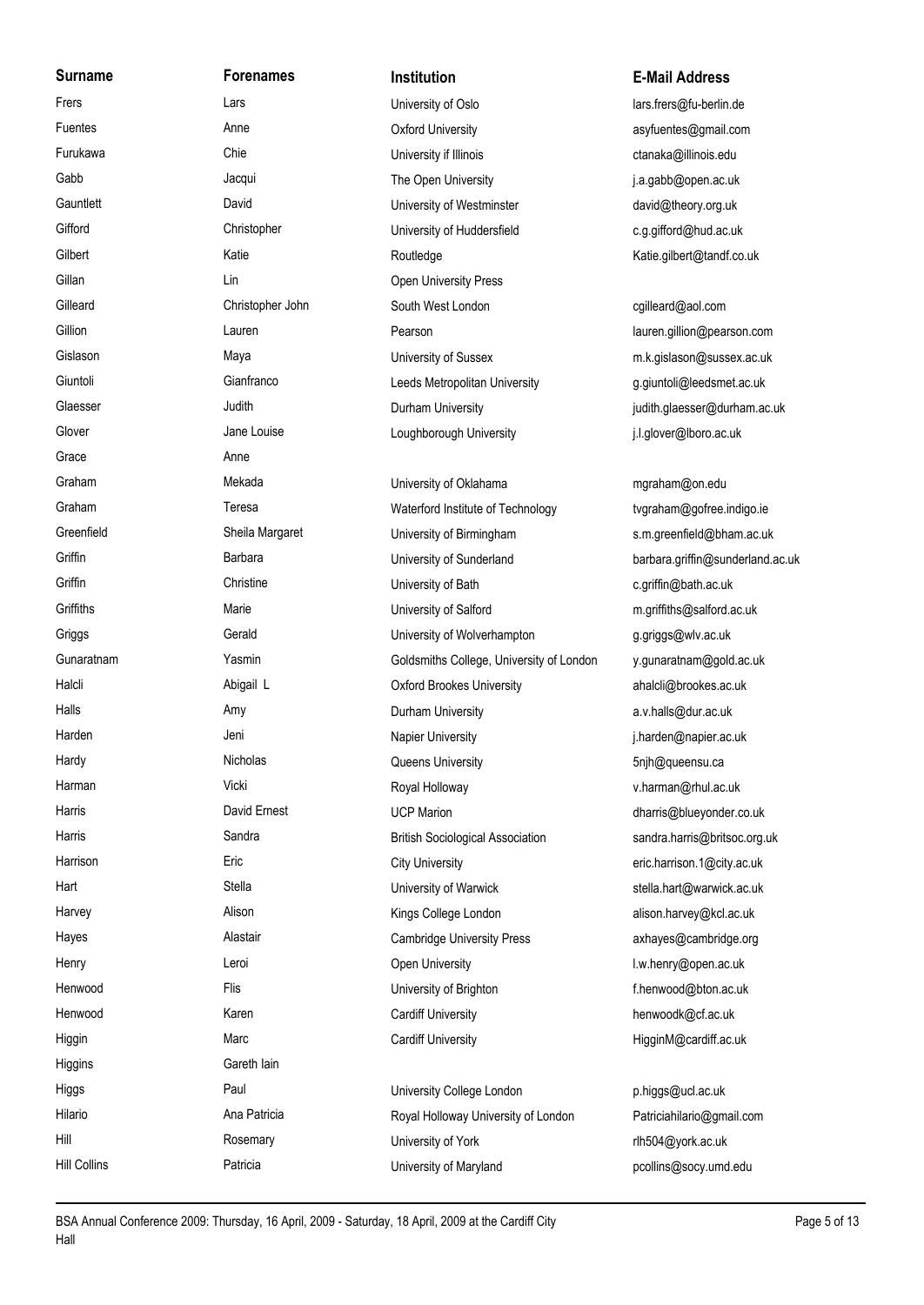**Surname Forenames Institution E-Mail Address** Kane-Black Nicole

Hillman **Alexandra** Alexandra Cardiff University **hillmanae1@cardiff.ac.uk** Alexandra Cardiff.ac.uk Hillyard Sam sam.hillyard@durham.ac.uk iweir@uwic.ac.uk Hiom Debra Debra Intute: Social Sciences d.hiom@bristol.ac.uk Hiscock **Manufall Accock** Julia Julia University of Manchester **Manufall Accock**@manchester.ac.uk Hockey Jennifer University of Sheffield in a ginockey@sheffield.ac.uk Hodgson Susan Susan University of Sheffield strong shodgson@shef.ac.uk Holdsworth Clare Clare University of Liverpool clare.holdsworth@liv.ac.uk Holgate **Southern Holgate** Jane Jane London Metropolitan University **Glass Condomization** i.holgate@londonmet.ac.uk Holland Janet Janet London South Bank University hollanj@lsbu.ac.uk Holland Sally Sally Cardiff University Cardiff University Cardiff University Cardiff University HollandS1@cf.ac.uk Holmwood John Martin University of Birmingham j.holmwood@bham.ac.uk Holohan Siobhan Siobhan Keele University s.holohan@keele.ac.uk Hooper Michael Michael Stanford/Oxford mhooper@stanford.edu Horlick-Jones Tom Tom Cardiff University Cardiff University horlick-jonest@cardiff.ac.uk Horne **Marko Horne** John David **Marko Lancashire** Unversity of Central Lancashire in a gidhorne@uclan.ac.uk Housley **Milliam** Milliam SOLSI housleyw@cardiff.ac.uk Hughes Bill Bill Glasgow Caledonian University w.hughes@gcal.ac.uk Hughes dessica Jessica The Policy Press in the Policy Press jessica.hughes@bristol.ac.uk Hughes **Kahryn Amaya** University of Leeds **K.a.hughes@leeds.ac.uk** K.a.hughes@leeds.ac.uk Hughes **Kerrie Kerrie Kerrie Ashgate Publishing Kahughes@ashgatepublishing.com** Hui **Allison** Allison Lancaster University **a.hui@lancaster.ac.uk** Hurdley **Rachel Rachel Cardiff University** Cardiff University **Cardiff.ac.uk** hurdleyR1@cardiff.ac.uk Hyde **Martin Martin Sheffield Hallam University** m.hyde@shu.ac.uk Hyman **Example 2** Laura Laura University of Surrey and the University of Surrey ac.uk Hynes **Patricia** Patricia **NSPCC patricia.hynes@nspcc.org.uk** patricia.hynes@nspcc.org.uk Imdorf Christian Visiting Fellow Christian.imdorf@unibas.ch Inglis David University of Aberdeen d.inglis@abdn.ac.uk Inglis Tom University College Dublin tom.inglis@ucd.ie Irwin **Irmin Sarah Sarah Communisty of Leeds** Sarah University of Leeds s.irwin@leeds.ac.uk Ishita Saeko Saeko Osaka City University ishita@lit.osaka-cu.ac.jp Jackson Liz British Sociological Association Liz.jackson@britsoc.org.uk Jackson Stevi University of York sfj3@york.ac.uk Jamieson **Lynn Helen** Lynn Helen University of Edinburgh and Liamieson @ed.ac.uk Jayawera **A.Thushel Communist Communist A.Thushel** University of Bristol Jenkins Katy Northumbria University katy.jenkins@unn.ac.uk Johnstone Melissa Melissa The University of Queensland m.johnstone@uq.edu.au Jones Gill Gill Keele University Jones **In Rees Ian Rees** Bangor University **i.r.jones@bangor.ac.uk** Intervention.com Jones Stephen Goldsmiths College, University of London ed502sj@gold.ac.uk Karepova Maria Maria Maria Maria Maria Muniversity of York Kariya Takehiko University of Oxford and University of takehiko.kariya@sociology.ox.ac.uk Tokyo

Kayacan Gulay Gulay Gulay Gulay Gulay Gulay Gulay Gulay Gulay Gulay Gulay Gulay Gulay Gulay Gulay Gulay Gulay Gulay Gulay Gulay Gulay Gulay Gulay Gulay Gulay Gulay Gulay Gulay Gulay Gulay Gulay Gulay Gulay Gulay Gulay Gula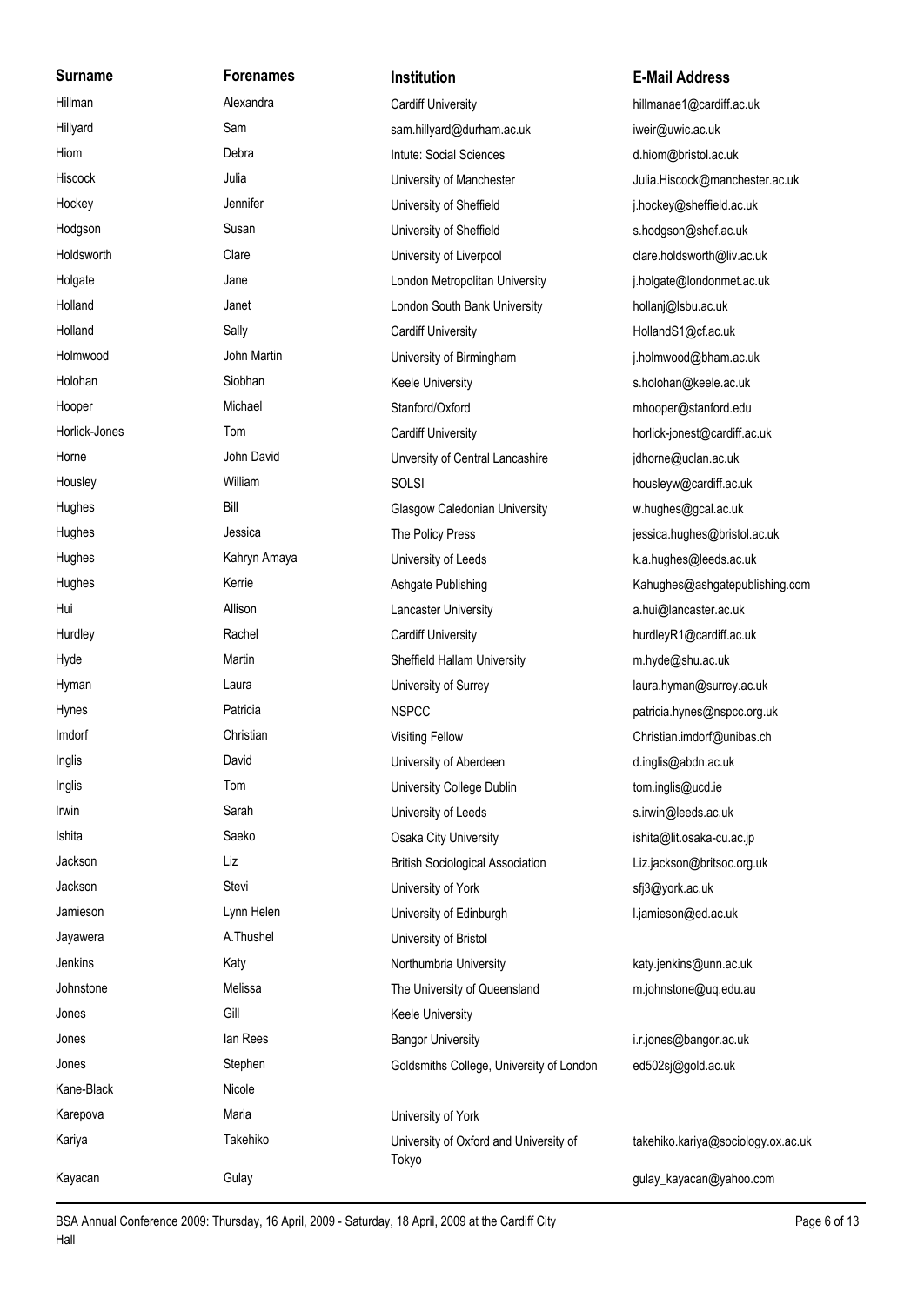Lawrence Katie

Kazimierczak **Karolina** Karolina Lancaster University k.kazimierczak@lancaster.ac.uk Keles **Grand Communist Communist Communist Communist Communist Communist Communist Communist Communist Communist Communist Communist Communist Communist Communist Communist Communist Communist Communist Communist Communist** Kemp Stephen T University of Edinburgh S.kemp@ed.ac.uk Kennedy-Harper Camilla Camilla The Open University Chamber of the Arper Coplant.nl Khattab Nabil Nabil University of Bristol nabil.khattab@bristol.ac.uk Kilkey Majella University of Hull m.m.kilkey@hull.ac.uk Killick Lara Lara University of the Pacific L.killick@lboro.ac.uk King **Andrew Douglas Kingston University** a.king@kingston.ac.uk Kirton **Andrew Andrew University of Liverpool** a.w.kirton@liverpool.ac.uk Klein **Kaling Kirsten Kirsten** LSE, Bios Centre **Contrenting Contrenting Contrenting**lse.ac.uk Kobayashi Nobumi Nobumi The Open University network of the Mayashi-hillary@open.ac.uk Kothari **Manisha** Manisha Alexander Street Press mkothari@alexandrastreet.co.uk Krpic Tomaz Tomaz Ciubljana University Ciubest tomaz.krpic@guest.arnes.si Kudlacek **Ladislav** Ladislav Masaryk University **Masaryk University** kudlacek1@seznam.cz Lafferty **The University of Cumbria** yvonne.lafferty@cumbria.ac.uk Lakeman **Richard** Richard Dublin City University **Richard.lakeman@dcu.ie Richard.lakeman@dcu.ie** Lamb Michele Michele Independent metapology milamb@essex.ac.uk Lambert **Paul** Paul University of Stirling **paul.lambert@stirling.ac.uk** University of Stirling Landy David David Trinity College Dublin and the dlandy@tdc.ie Laurie **Nina** Nina Nina Newcastle University **New Account New Account Account Account Account New Account New Account New Account New Account New Account New Account New Account New Account New Account New Account New Acco** Lee **Richard Philip Newcastle University Newcastle University** r.p.lee@ncl.ac.uk Leggett **Acker Constructs** Kim **Ralgrave MacMillan** MacMillan K.leggett@palgrave.com Leighton Ralph Canterbury Christ Church University ralph.leighton@canterbury.ac.uk Lemche **Communisty of Southern Denmark** Jeanet Lemche Jeanet University of Southern Denmark iel@arkitemea.dk Nuffield College, University of Oxford Letherby Gayle Gayle University of Plymouth and the gayle.letherby@plymouth.ac.uk Lever **Cardiff University** Cardiff University **Cardiff University** leverjb@cardiff.ac.uk Levi **Michael Cardiff University** Cardiff University **Levi** Revi@cardiff.ac.uk Lewis **Lewis Lewisit1@cardiff.ac.uk** Jamie **Cardiff University Cardiff University Lewisit1@cardiff.ac.uk** Lewis **Lydia Mary Community Community Community** University of Warwick Lydia.lewis@warwick.ac.uk Lewis **Ruth Ruth University of Edinburgh Revis** Clewis@ed.ac.uk Li Yaojun Manchester University yaojun.li@manchester.ac.uk Light Ben Ben University of Salford b.light@salford.ac.uk Lim Contract Hyun-Joo Contract University of Bath San Music States States and the States States States States Lloyd Joanne University of Nottingham joanne.lloyd@nottingham.ac.uk Luke **Margaret Margaret British Sociological Association** Margaret.luke@britsoc.org.uk Lumsden **Karen** Karen **Karen Weiter University of Aberdeen** K.lumsden@abdn.ac.uk Lusted Jim Jim University of Lincoln in the pulse of Lincoln jlusted@lincoln.ac.uk Lyon **Dawn Muriel Community of Kent** Denversity of Kent d.m.lyon@kent.ac.uk

### **Surname Forenames Institution E-Mail Address**

Kramer **Anne-Marie Community of Warwick** anne-marie.kramer@warwick.ac.uk

Lessard-Phillips Laurence Leaurence have a huffield College. University of Oxford laurence.lessard-phillips@nuffield.ox.ac. uk MacBride-Stewart Sara Sara Cardiff University, School of Social macbride-stewarts@cardiff.ac.uk

**Sciences**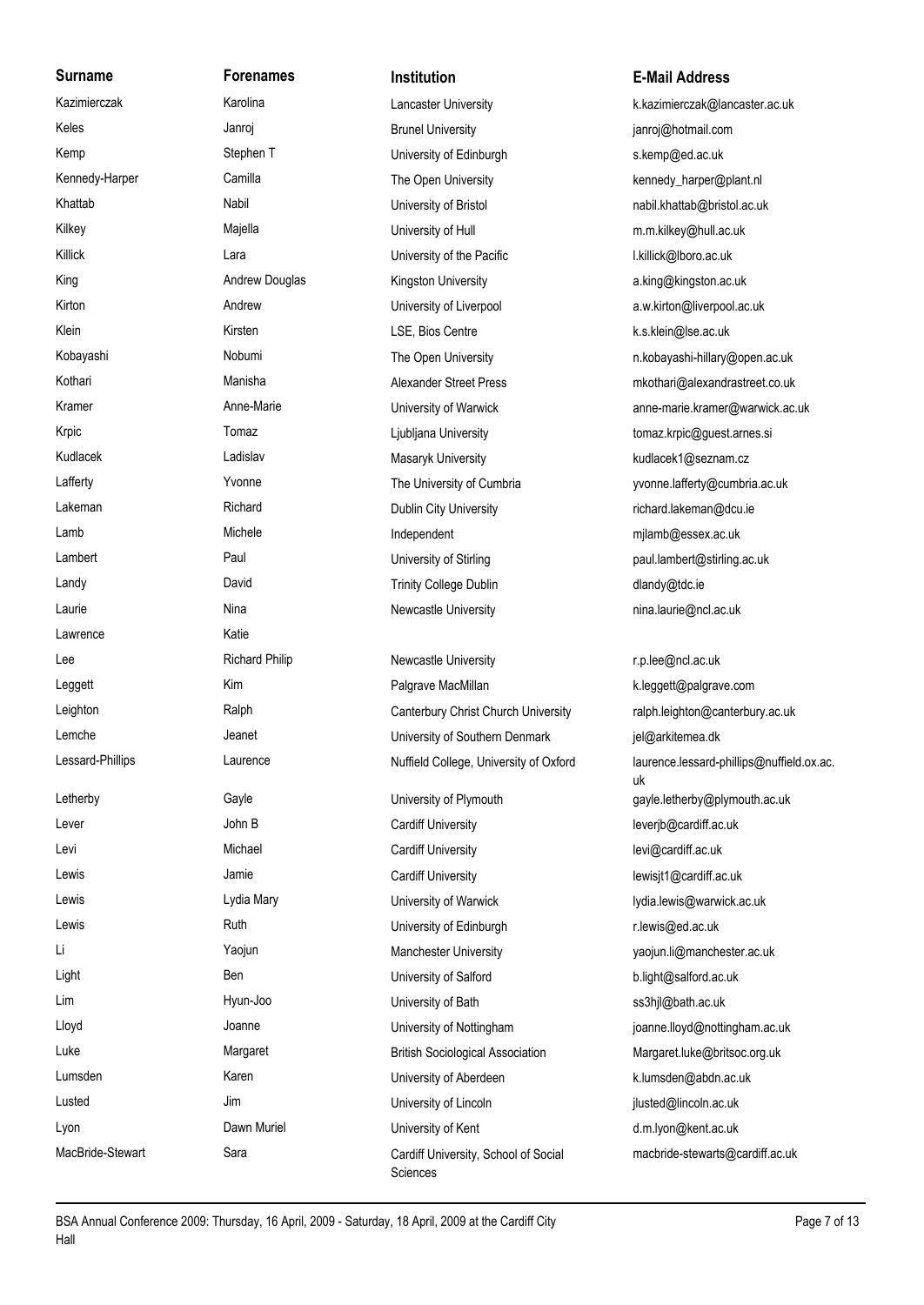**Surname Forenames Institution E-Mail Address** MacDonald Robert Fraser University of Teesside r.macdonald@tees.ac.uk Maclean Alice Alice University of Edinburgh alice.maclean@ed.ac.uk Mah Alice Alice University of Warwick a.mah@warwick.ac.uk Mair **Michael Michael University of Manchester** michael.mair@manchester.ac.uk Malesevic Sinisa Sinisa National University of Ireland, Galway sinisa.malesevic@nuigalway.ie Manchi Madhavi Madhavi Independent madhavi.manchi@christuniversity.in Mansnerus **Erika** Erika London School of Economics e.mansnerus@lse.ac.uk Marrable Tish Tish University of Sussex and the Infimarrable@sussex.ac.uk Marshall Lee Lee University of Bristol Communication I.marshall@bristol.ac.uk Martens Cheryl Cheryl University of the Arts London c.martens@lcc.arts.ac.uk Martin Greg Greg University of Western Sydney g.martin@uws.edu.au Martin **Martin City University Peter** City University **City University Propose City Constructs p.martin@city.ac.uk** Martin Wendy Wendy University of Reading www.p.martin@reading.ac.uk Martindale **Anne-Marie Anne-Marie Liverpool Univeristy** amnmartin@liv.ac.uk Mason **Mason** Huw-Gwilym **COXFORD University Press** Matsau **Liapang Liapang Liapang Letter Liapang** University of Edinburgh Matsau **I.matsau@sms.ed.ac.uk** Matthews Christopher Christopher Loughborough University c.r.matthews@lboro.ac.uk Matyska **Anna** Anna **Anna Watara Anna Anna Anna Anna Anna** University of Tampere - Finland anna.matyska@uta.fi Mayblin Lucy Lucy Warwick University Character Mayblin@warwick.ac.uk McBeth Mike Mike Bath Spa University College m.mcbeth@bathspa.ac.uk McDonald Kevin Kevin Goldsmiths, University of London kevin.mcdonald@gold.ac.uk McDonough **Peggy** Peggy University of Toronto **peggy.mcdonough@utoronto.ca** McGovern **Pauline Barbara Mary Salford University Contained Barbara Mary** Salford University **p.mcgovern1@pgr.salford.ac.uk** McKenzie **McKenzie** John Stephen University of Aberdeen soc155@abdn.ac.uk McKenzie Cisa Lisa Lisa Independent lisa.mckenzie@ntlworld.com McKetty Frank Carol Carol Carol University of Aberdeen carol.mcketty@abdn.ac.uk McKinnon andrew Andrew andrew University of Aberdeen andrew.mckinnon@abdn.ac.uk McLennan Gregor Gregor University of Bristol Gregor Bristol g.mclennan@bristol.ac.uk Meadows Gill Gill ESDS Government, University of Gillian.Meadows@Manchester.ac.uk **Manchester** Mears **Robert John** Bath Spa University **Robert School Space Setter Space Interventsion** r.mears@bathspa.ac.uk Meier **Lars Institute for Employment Research** lars.meier@iab.de Meyer Morgan Ecole des Mines de Paris (Paris Tech) meyer.morg@gmail.com Middleton **Middleton** Hugh Hugh University of Nottingham hugh.middleton@nottingham.ac.uk Miele Mara Mara Cardiff University mielem@cardiff.ac.uk Mihaly **Alice** Alice University of Surrey aliz.mihaly@gmail.com Mitchell Mitchell Naomi Naomi Chen University Press Naomi.Mitchell@mcgraw-hill.com Monro Surya Chiara University of Sheffield survamonro@hotmail.com Moore **Ann** Ann The Policy Press ann.moore@bristol.ac.uk Moore Niamh Niamh CRESC/University of Manchester niamh.moore@manchester.ac.uk Moore Robert Samuel University of Liverpool rsmoore@liv.ac.uk Morgan **Ashley Cardiff School of Art and Design UWIC** asmorgan@uwic.ac.uk Morgan Bethany Bethany The University of Essex bmorga@essex.ac.uk Morgan David H J Keele University Contract Muslimorgan@ext.keele.ac.uk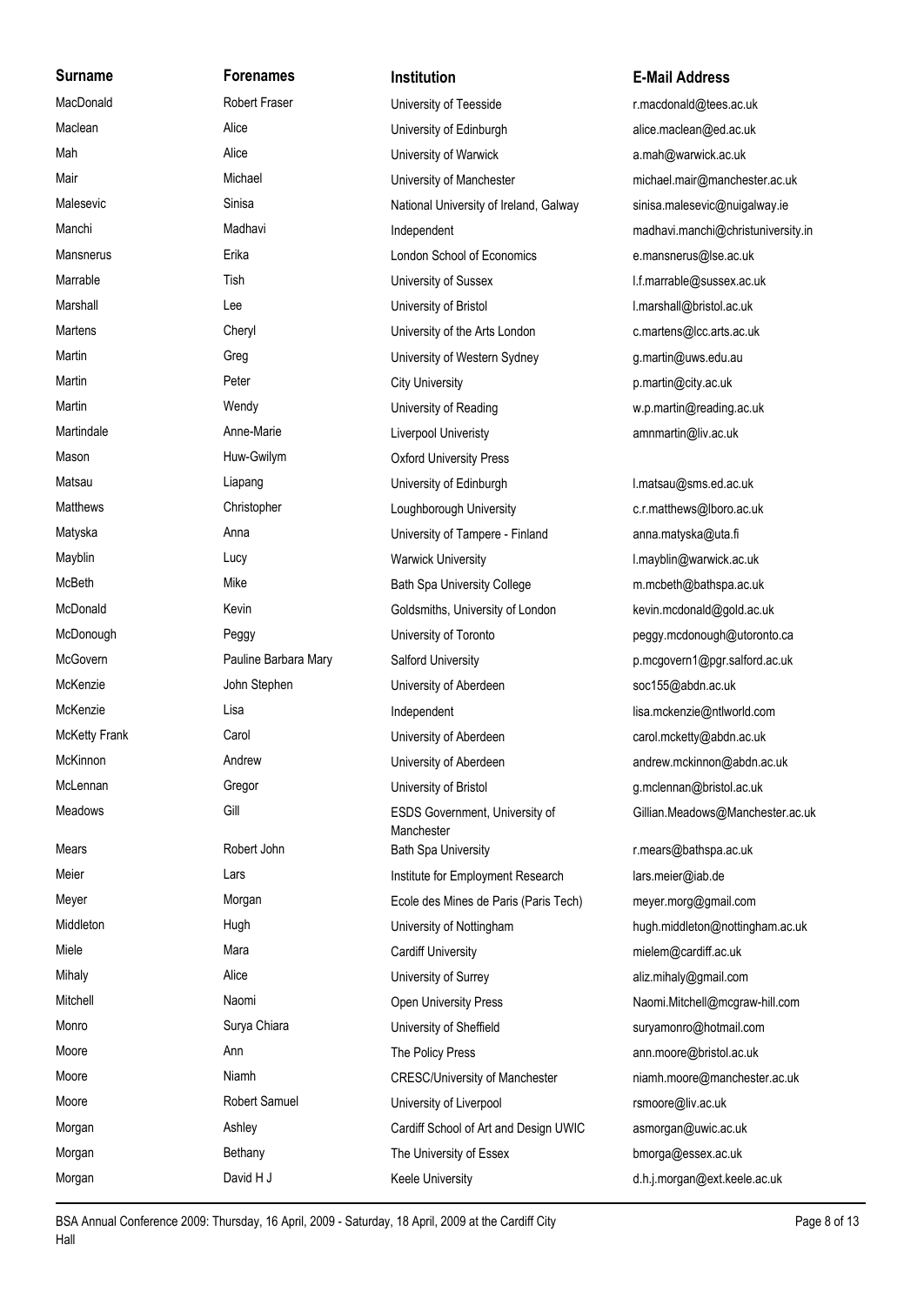**Surname Forenames Institution E-Mail Address** Morgan Karen Cardiff University morgankj3@cardiff.ac.uk Morris **Emerald Group Publishings Ltd** zmorris@emeraldinsight.com Mottram **Anne** Anne University of Salford a.mottram@salford.ac.uk Mudd Judith Judith British Sociological Association Judith.Mudd@britsoc.org.uk Muller Fernanda Fernanda Federal University of SAO Paulo/Brazil fernanda.muller@gmail.com Murray Susan Susan University of Stirling susan.murray1@stirac.uk Narayan **Marayan** John John University of Birmingham in ac.uk Nason **Gemma** Gemma Wiley Blackwell Neale Bren Ann Bren Ann University of Leeds b.neale@leeds.ac.uk Negreiros **Magamaga Sollege London** Hings College London in a control of previous could be pre-Nehring **Daniel Community** Daniel Valdosta State University **Community of the Automobia** Co.uk Nerlich Brigitte Brigitte University of Nottingham brigitte.nerlich@nottingham.ac.uk Newton **Paul Douglas** Paul Douglas Kings College London **Paul.4.newton@kcl.ac.uk** Niculescu Mira Mira CEIFR EHESS mira.niculescu@ehess.fr Nixson **Annabel Annabel** City University **City Community** a.nixson@clara.co.uk Nordqvist **Petra Sofia** Petra Sofia University of York **Provident Petra Sofia** University of York **psn500@york.ac.uk** Nowicka Magdalena Magdalena Ludwig Maximilian University magdalena.nowicka@soziologie.uni-mue nchen.de Ludwig Maximilian University O'Brien Vincent University of Cumbria vincentobrien@mac.com Ocloo Josephine Josephine NIHR Kings PSSQ Research Centre josephine.ocloo@kcl.ac.uk O'Connor **Breffni** Breffni Wiley Blackwell and Polity Omphornuwat Kosum Kosum Loughborough University k.omphornuwat@lboro.ac.uk O'Neill **Megan E** Megan E University of Salford m.e.oneill@salford.ac.uk O'Toole Jacqueline Jacqueline National University of Ireland otoole.jacqueline@itsligo.ie Owen Craig Craig Craig University of Bath Cro20@bath.ac.uk Owen Gwyneth Gwyneth Cardiff University Cardiff University oweng1@cardiff.ac.uk Paddock **South Across Jessica** Jessica Cardiff University **Cardiff University Paddockir@cardiff.ac.uk** Page The University of Texas at Arlington jlpage@uta.edu Page Sarah-Jane Sarah-Jane University of Nottingham lossip@nottingham.ac.uk Palmer Catherine Catherine University of Durham catherine.palmer@durham.ac.uk Palmer David David David University of Kent Charles And Ap234@kent.ac.uk Park **Mi** Mi Dalhousie University m.park@dal.ca Parkhill **Example 20 Karen** Cardiff University **Cardiff University Parkhill Cardiff.ac.uk** parkhillk@cardiff.ac.uk Pasztor **Adel** Adel **Noting Adel Constructs** University of Amsterdam and Bullet and Adel.pasztor@yahoo.com Paton **Reserves Constructs** Kirsteen Mission Christeen University of Glasgow **Reserves Constructs** Kirsteen paton@hotmail.com Petev **Ivaylo** Ivaylo LSQ-Crest-Insee; Stanford University ivaylo.petev@ensae.fr Pettinger **Lynne Marie** Lynne Marie University of Essex and Marie university of Essex ac.uk Philburn **Robert Robert** University of Salford **Robert** Lehiburn@salford.ac.uk Phoenix **Cassandra** Cassandra University of Exeter **h.c.phoenix@ex.ac.uk** Cassandra Piacentini **Teresa** Teresa University of Glasgow t.piacentini.1@research.gla.ac.uk Pickard Susan Susan University of Manchester susan.pickard@manchester.ac.uk Pitcher **E** and the state of the Jane E in the state of the state of the state of the state of the state of the state of the state of the state of the state of the state of the state of the state of the state of the state Platt **Mathem Constructs Ann** University of Sussex and Diplatt Ann University of Sussex ac.uk Pomicino **Cause Laura** Laura **Cause Laura** University of Trieste **Laura.** Pomicino Quando it

BSA Annual Conference 2009: Thursday, 16 April, 2009 - Saturday, 18 April, 2009 at the Cardiff City Page 9 of 13 Hall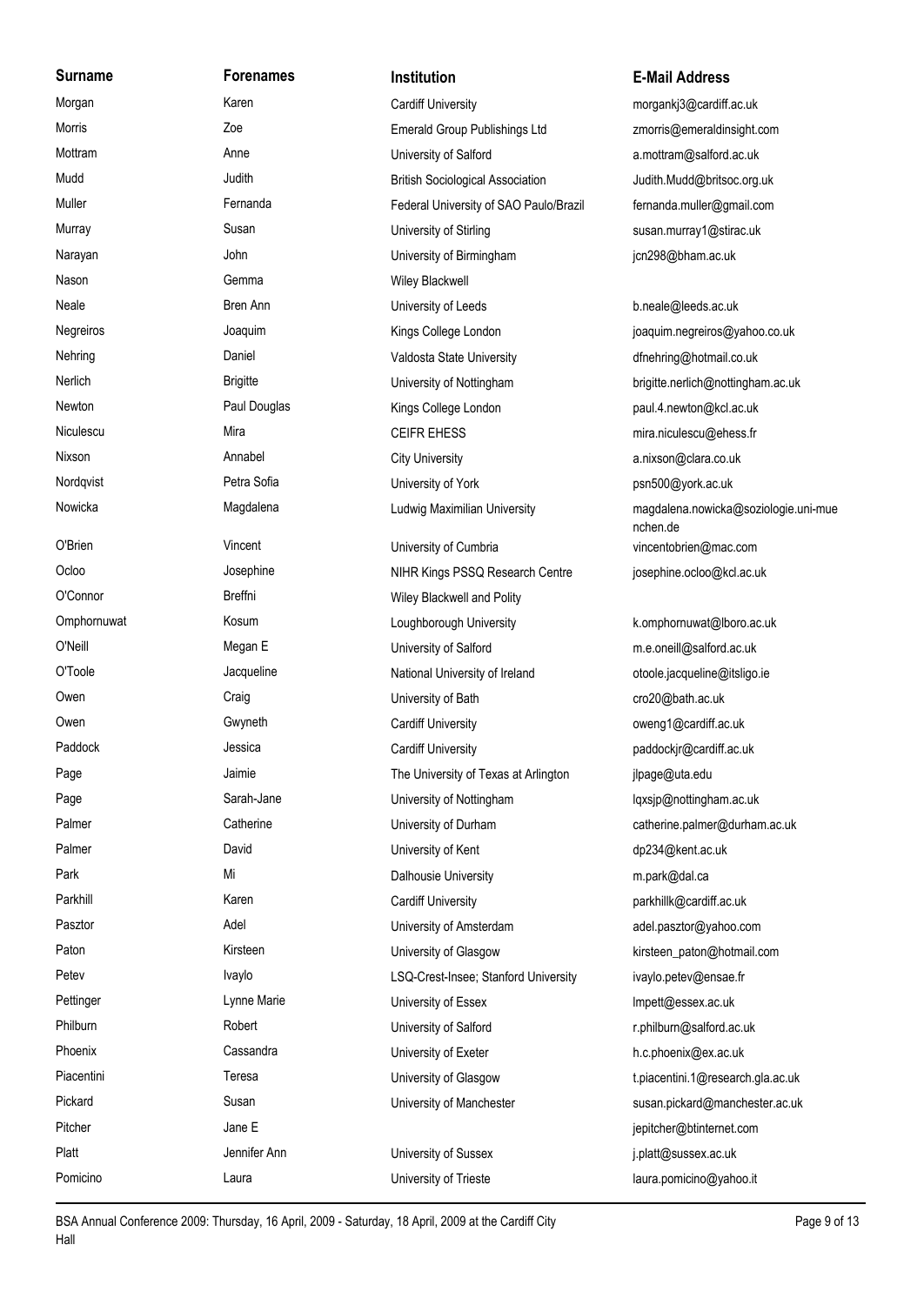| <b>Surname</b>   | <b>Forenames</b>        | <b>Institution</b>                        | <b>E-Mail Address</b>                         |
|------------------|-------------------------|-------------------------------------------|-----------------------------------------------|
| Ponsford         | Ruth                    | The Open University                       | r.ponsford@open.ac.uk                         |
| Power            | Richenda                | The Open University                       | rmp4@tutor.open.ac.uk                         |
| Power            | Sally A R               | <b>Cardiff University</b>                 | powers3@cf.ac.uk                              |
| Poynting         | Scott                   | Manchester Metropolitan University        | s.poynting@mmu.ac.uk                          |
| Prosser          | Jon                     | University of Leeds                       | j.d.prosser@education.leeds.ac.uk             |
| Puustinen        | Kaisa                   | National Centre for Research Methods      | k.puustinen@soton.ac.uk                       |
| Qayyum           | Hasnain                 | University of Essex                       | hqayyu@essex.ac.uk                            |
| Quinn            | Jocey                   | Institute for Policy Studies in Education | j.quinn@londonmet.ac.uk                       |
| Racko            | Girts                   | <b>Cambridge University</b>               | gr265@cam.ac.uk                               |
| Radcliffe        | Polly Clare             | University of Kent                        | p.c.radcliffe@kent.ac.uk                      |
| Raisborough      | Jayne                   | University of Brighton                    | j.rainsborough@brighton.ac.uk                 |
| Ramon            | Kamal                   | Independent                               | swiftkind@yahoo.com                           |
| Ranson           | Gillian                 | Independent                               | ranson@ucalgary.ca                            |
| Rasbash          | Jon                     | Centre for Multilevel Modelling           | j.rasbash@bristol.ac.uk                       |
| Readwin          | Penny                   | Edwin Mellon Press Ltd                    | emp@mellon.demon.co.uk                        |
| Reed             | Catherine               | University of Sheffield                   | k.reed@sheffield.ac.uk                        |
| Reed             | Vicky                   | Anglia Rustin University                  | vics125@hotmail.com                           |
| Reid             | Fiona                   | University of Stirling                    | fionareid13@btinternet.com                    |
| Rhodes           | James                   | University of Leeds                       |                                               |
| Rhone            | Michelle                | <b>British Sociological Association</b>   | michelle.rhone@britsoc.org.uk                 |
| Ribbens-McCarthy | Jane Catherine          | Open University                           | J.C.Ribbens-Mccarthy@open.ac.uk               |
| Ribes            | Alberto J               | Universidad Complutense de Madrid         | ajribes@cps.ucm.es                            |
| Richards         | Joshua                  | Independent                               | joshua.richards@postgrad.manchester.a<br>c.uk |
| Richardson       | Diane                   | Newcastle University                      | diane.richardson@ncl.ac.uk                    |
| Ridgley          | Gillian                 | The British Library                       | gill.ridgley@bl.uk                            |
| Rimmer           | Mark                    | University of Leeds                       | m.rimmer@leeds.ac.uk                          |
| Roberts          | William                 |                                           | wmr20@bath.ac.uk                              |
| Robinson         | Pamela                  | <b>Cardiff University</b>                 | robinsonpk@cf.ac.uk                           |
| Robinson         | Victoria                | University of Sheffield                   | vicki.robinson@sheffield.ac.uk                |
| Rogers           | <b>Christine Alison</b> | <b>Brunel University</b>                  | Christine.Rogers@brunel.ac.uk                 |
| Rogge            | Benedikt                | University of Bremen, Germany             | brogge@bigsss.uni-bremen.de                   |
| Rohan            | Hana                    | <b>LSHTM</b>                              | hana.rohan@lshtm.ac.uk                        |
| Rojek            | Chris                   | Sage Publications                         |                                               |
| Ross             | Nicola                  | <b>Cardiff University</b>                 | rossn1@cf.ac.uk                               |
| Rowe             | David                   | University of Western Sydney              | D.Rowe@uws.edu.au                             |
| Rowsell          | Joseph H                | St. Antonys College                       | joseph.rowsell@sant.ox.ac.uk                  |
| Rush             | Sally                   | Independent                               | sallyitfcrush@btinternet.com                  |
| Ryan             | Kevin                   | <b>NUI Galway</b>                         |                                               |
| Ryan             | Lorna                   | <b>City University</b>                    | lorna.ryan.1@city.ac.uk                       |
| Saha             | Subrata                 | Post-Doctoral Research Fellow             | s.saha@reading.ac.uk                          |
| Salter           | Andrea                  | University of Edinburgh                   | andrea.salter@gmail.com                       |
| Salz             | Emily                   | Bloomsbury Academic Publishing            | emily.salz@bloomsbury.com                     |
| Sampson          | Helen                   | <b>Cardiff University</b>                 | sampsonh@cf.ac.uk                             |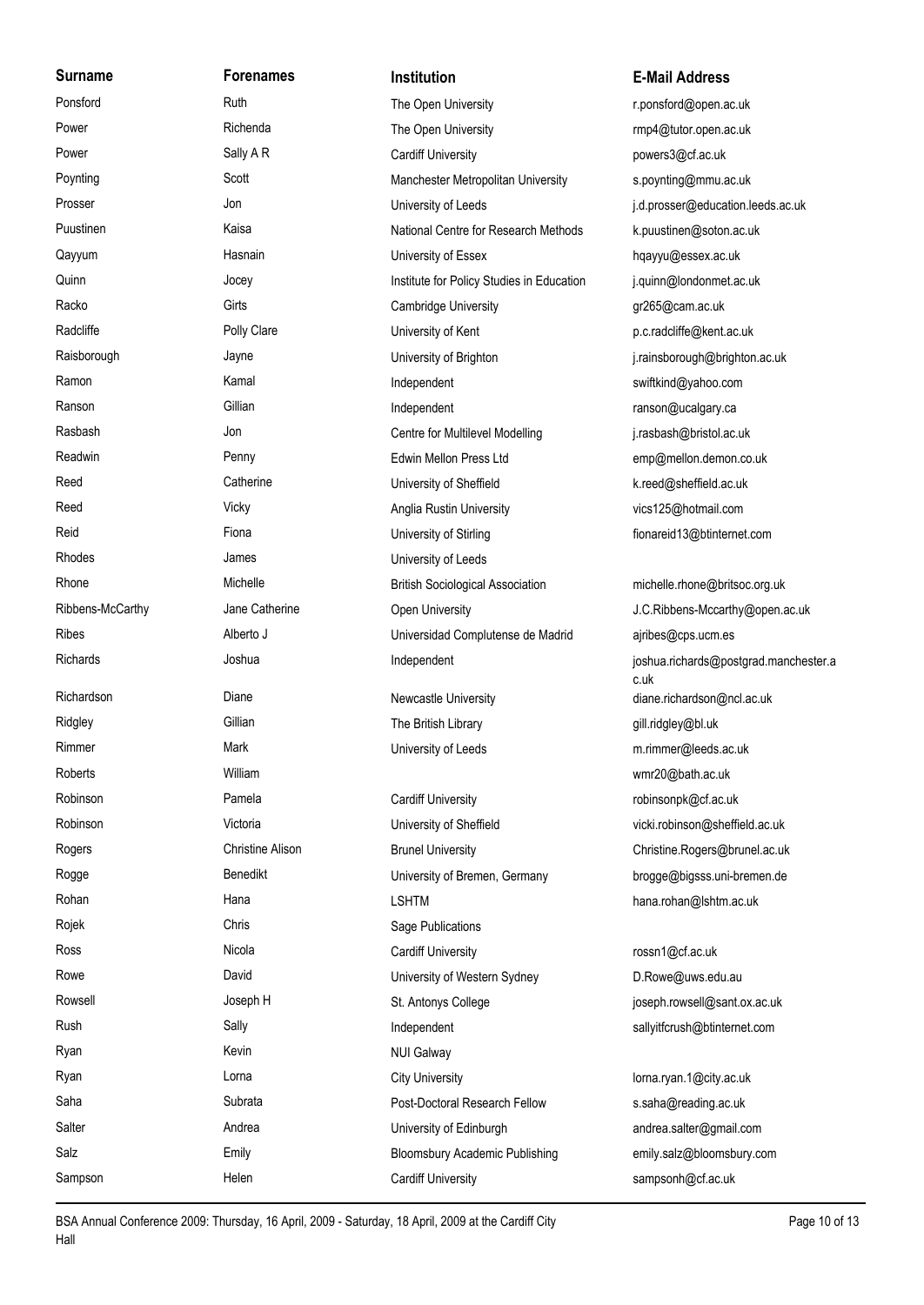Seaman Jai Jai Sage Publications Skerrett **Skerrett** Jonathan **Wiley Blackwell** and Polity Stephens Neil Neil Cardiff University Cardiff University Stephensn@cf.ac.uk Storme Marie-Luce Marie-Luce storme3@gmail.com

# **Surname Forenames Institution E-Mail Address** Sanders **Erin** Erin University of Nottingham **noting that Incremental Constanting Lawrence Constanting Lawrence Constanting Lawrence Constanting Lawrence Constanting Lawrence Constanting Lawrence Constanting Lawrence Const** Scambler Graham Nigel UCL UCL Cambler mhagns@ucl.ac.uk (CRESC) Schimpfoessl Elisabeth Elisabeth University of Manchester elisabeth.schimpfossl@postgrad.manche University of Manchester University of Manchester Schnuer Gregor Gregor University of Edinburgh g.schnuer@sms.ed.ac.uk Scott Jacqueline Jacqueline John Wiley & Sons Ltd Scott Sue Sue Glasgow Caledonian University sue.scott@gcal.ac.uk Scourfield **Scourfield** Jonathan Cardiff University Scourfield Scourfield Scourfield Sharp Graham Graham University of Brighton Graham g.sharp@brighton.ac.uk Shildrick Tracy Anne University of Teesside T.A.Shildrick@tees.ac.uk Shin Jiwon Jiwon Keele University is a pullial shin@gmail.com Simmonds Bethany Bethany The University of Chichester b.simmonds@chi.ac.uk Simone Caroline Mary University of Derby C.simone@derby.ac.uk Simpson **Simpson** Donald Donald University of Teeside donald.simpson@tees.ac.uk University of Manchester

Skourtes Stephanie Stephanie University of British Columbia skourtes@interchange.ubc.ca Smith Robin James Cardiff University Cardiff University smithrj3@cf.ac.uk Solomos John City University London J.Solomos@city.ac.uk Song Miri Miri University of Kent and a.m.song@kent.ac.uk Spurling Nicola Nicola Lancaster Unviersity n.spurling@lancaster.ac.uk Stanley Liz Liz University of Edinburgh liz.stanley@ed.ac.uk Steed Christopher Denis chrissteed@uwclub.net

Stewart Francis Francis University of Stirling Fistewartre1@aol.com Stewart **Kate** Kate Bristol University **Kate Bristol University** Kate.stewart@bristol.ac.uk Stingl **Alexander** Alexander Brain @ Culture and Mind stingl@brain-room.de

Stuiver **Marian Marian Marian** University of Amsterdam metal metal metal metal Suen Suen Yiu Tung University of Oxford Suen Suenyiutung@yahoo.com.hk

Sanders **Sanders** Cucinda Lucinda Willan Publishing **Constanting Lucinda** Willan Publishing Lucinda Co.uk Sayers **Katie** Katie Sage Publications Sage Publications katie.sayers@sagepub.co.uk Scales **Kezia** Kezia **Kezia** Unversity of Nottingham kezia.scales@nottingham.ac.uk Scherger Simone Simone University of Manchester - ERSC simone.scherger@manchester.ac.uk

ster.ac.uk Schlembach Raphael Raphael University of Manchester raphael.schlembach@postgrad.manches ter.ac.uk Schroeder **Anna** Anna CRESC - ESRC University of Manchester annavonschroeder@gmail.com

Shaw Samantha Samantha University of the West of England sam.geekmagnet@btopenworld.com Simpson **Paul** Paul **Paul** paul simpson Paul.simpson Paul.simpson Paul.simpson Paul.simpson Paul.simpson Paul.simpson Paul.simpson Paul.simpson Paul.simpson Paul.simpson Paul.simpson Paul.simpson Paul.simpson Paul.simpson c.uk

Snee **Shee** Helene Helene University of Manchester helene.snee@manchester.ac.uk Staddon **Patsy Patsy Billion Patsy Constructs** University of Plymouth **Patsy** Patsy.staddon@plymouth.ac.uk Stevenson **Stirling University** Clivia Stirling University **Contained Stirling Contains a Contains Contains Conta** Straw David William Matthew University of Leicester davestraw28@hotmail.com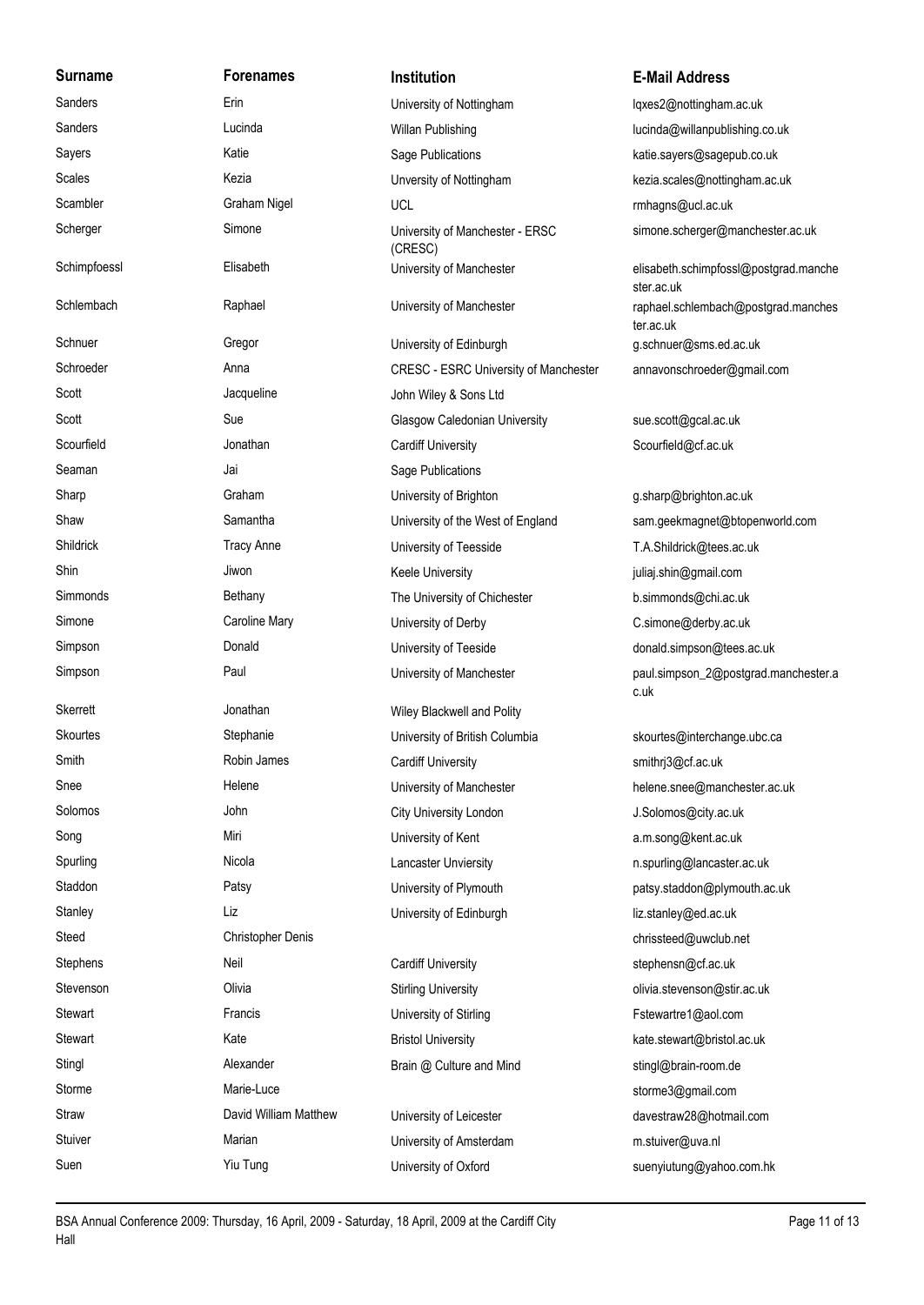| <b>Surname</b>     | <b>Forenames</b>     | Institution                                       | <b>E-Mail Address</b>  |
|--------------------|----------------------|---------------------------------------------------|------------------------|
| Sugden             | John Peter           | University of Brighton                            | j.sugden@bton.ac.uk    |
| Surridge           | Paula                | University of Bristol                             | p.surridge@bris.ac.ul  |
| Swain              | Pranaya              | Indian Institute of Management Calcutta           | pswain@iimcal.ac.in    |
| Sweetman           | Paul                 | University of Southhampton                        | paul.sweetman@sotc     |
| Tamari             | Tomoko               | Nottingham Trent University                       | tomotama@bd6.so-n      |
| Tanulku            | Basak                | Lancaster University                              | b-tanulku@yahoo.co.    |
| Tarr               | Jen                  | <b>Trinity College Dublin</b>                     | tarrj@tcd.ie           |
| Taylor             | Laura                | Berghahn Books Ltd                                | publicityuk@berghah    |
| Taylor             | Philip               | University of Strathclyde                         | philip.taylor@strath.a |
| Tholen             | Gerbrand             | <b>Cardiff University</b>                         | tholeng1@cf.ac.uk      |
| Thomson            | Rachel               | The Open University                               | r.thomson@open.ac.     |
| Tinkler            | Penny                | University of Manchester                          | penny.tinkler@manch    |
| Tjora              | Aksel                | Norwegian University of Science and<br>Technology | akselht@svt.ntnu.no    |
| Todd               | Malcolm              | C-SAP                                             | m.j.todd@shu.ac.uk     |
| Tomasson           | James                | Lancaster University                              | jtomasson@hotmail.c    |
| Tomlinson          | Alan                 | University of Brighton                            | a.tomlinson@brightor   |
| Tomomitsu-Tomasson | Jennifer             | Lancaster University                              | j.tomomitsu@lancasto   |
| Trueman            | Tony                 | <b>British Sociological Association</b>           | tony.trueman@britsoo   |
| Truninger          | Monica               | Universidade de Lisboa                            | monica.truninger@ics   |
| Trzebiatowska      | Marta                | University of Aberdeen                            | m.k.trzebiatowska@a    |
| Tulle              | Emmanuelle           | Glasgow Caledonian University                     | e.tulle@gcal.ac.uk     |
| Twigg              | Julia                | The University of Kent                            | j.m.twigg@kent.ac.uk   |
| Twumasi-Ankrah     | Yvette               | <b>City University</b>                            | yvette.twumasi-ankra   |
| van der Bly        | Martha               | London School of Economics                        | m.c.van-der-bly@lse.   |
| Vassilev           | Ivaylo               | University of Manchester                          | ivaylo.vassilev@man    |
| Vazquez            | Rolando              | Roosevelt Academy Utrecht University              | r.vazquez@roac.nl      |
| Vezyridis          | Paraskevas           | University of Nottingham                          | ntxpv@nottingham.ao    |
| Waites             | Matthew              | University of Glasgow                             | m.waites@lbss.gla.ad   |
| Wakeling           | Paul Brian James     | University of York                                | pbjw1@york.ac.uk       |
| Walker             | Susan                | University of Cambridge                           | shw31@cam.ac.uk        |
| Waller             | <b>Richard David</b> | <b>UWE Bristol</b>                                | richard.waller@uwe.a   |
| Waples             | Patricia             | University of Hertfordshire                       | patricia.waples@ntlw   |
| Warde              | Alan                 | University of Manchester                          | alan.warde@man.ac.     |
| Warhurst           | Christopher          | University of Strathclyde                         | Chris.Warhurst@strat   |
| Warr               | Deborah              |                                                   | djwarr@unimelb.edu.    |
| Warren             | Tracey               | University of Nottingham                          | Tracey.Warren@notti    |
| Watson             | Judith               | University of Brighton                            | judith.watson@bright   |
| Watson             | Nicholas T           | University of Glasgow                             | N.Watson@socsci.gla    |
| Watson             | Patrick              | University of Manchester                          | p.watson@mdx.ac.uk     |
| Watts              | Kerry                | University of Manchester                          | kerry.watts@postgrad   |
| Weaver             | Simon John           | Loughborough University                           | simon.weaver99@ho      |
| Webster            | Andrew J             | University of York                                | ajw25@york.ac.uk       |
| Weddell            | Emma                 | University of Essex                               | ejwedd@essex.ac.uk     |

## **Surname Forenames Institution E-Mail Address**

j.sugden@bton.ac.uk p.surridge@bris.ac.uk cutta pswain@iimcal.ac.in paul.sweetman@soton.ac.uk tomotama@bd6.so-net.ne.jp b-tanulku@yahoo.co.uk publicityuk@berghahnbooks.com philip.taylor@strath.ac.uk tholeng1@cf.ac.uk r.thomson@open.ac.uk penny tinkler@mancheester.ac.uk d akselht@svt.ntnu.no m.j.todd@shu.ac.uk jtomasson@hotmail.com a.tomlinson@brighton.ac.uk j.tomomitsu@lancaster.ac.uk tony.trueman@britsoc.org.uk monica.truninger@ics.ul.pt m.k.trzebiatowska@abdn.ac.uk e.tulle@gcal.ac.uk j.m.twigg@kent.ac.uk yvette twumasi-ankrah 1@city ac.uk m.c.van-der-bly@lse.ac.uk ivaylo.vassilev@manchester.ac.uk vazquez@roac.nl ntxpv@nottingham.ac.uk m.waites@lbss.gla.ac.uk pbjw1@york.ac.uk shw31@cam.ac.uk richard.waller@uwe.ac.uk patricia waples@ntlworld.com alan.warde@man.ac.uk Chris.Warhurst@strath.ac.uk djwarr@unimelb.edu.au Tracey.Warren@nottingham.ac.uk judith.watson@brighton.ac.uk N.Watson@socsci.gla.ac.uk p.watson@mdx.ac.uk kerry.watts@postgrad.manchester.ac.uk

simon.weaver99@hotmail.com

BSA Annual Conference 2009: Thursday, 16 April, 2009 - Saturday, 18 April, 2009 at the Cardiff City Page 12 of 13 Hall